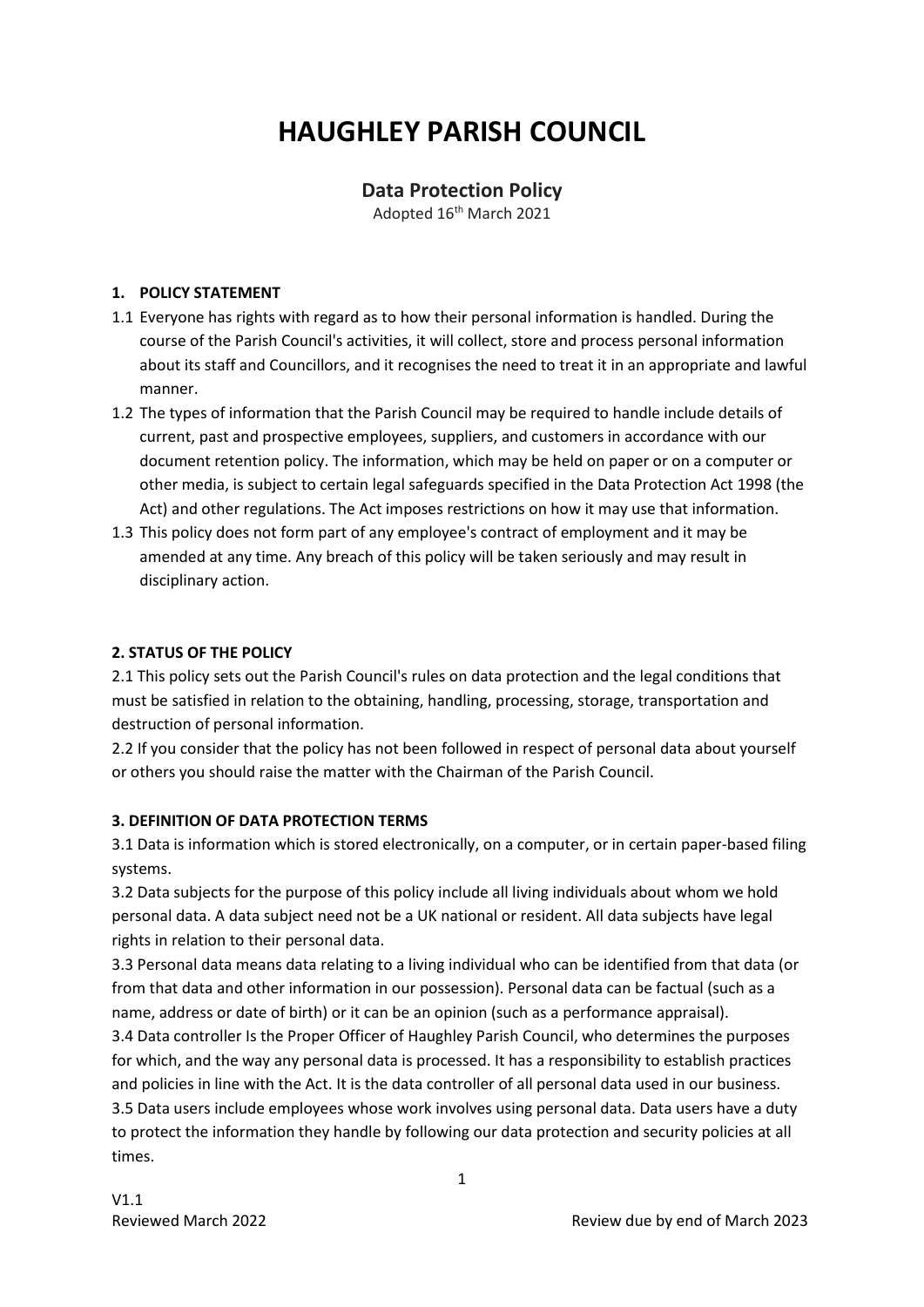3.6 Data processors include any person who processes personal data on behalf of a data controller. Employees of data controllers are excluded from this definition, but it could include suppliers which handle personal data on our behalf.

3.7 Processing is any activity that involves use of the data. It includes obtaining, recording or holding the data, or carrying out any operation or set of operations on the data including organising, amending, retrieving, using, disclosing, erasing or destroying it. Processing also includes transferring personal data to third parties.

3.8 Sensitive personal data includes information about a person's racial or ethnic origin, political opinions, religious or similar beliefs, trade union membership, physical or mental health or condition or sexual life, or about the commission of, or proceedings for, any offence committed or alleged to have been committed by that person, the disposal of such proceedings or the sentence of any court in such proceedings. Sensitive personal data can only be processed under strict conditions and will usually require the express consent of the person concerned.

#### **4. DATA PROTECTION PRINCIPLES**

- Anyone processing personal data must comply with the eight enforceable principles of good practice. These provide that personal data must be:
- Processed fairly and lawfully.
- Processed for limited purposes and in an appropriate way.
- Adequate, relevant and not excessive for the purpose.
- Accurate.
- Not kept longer than necessary for the purpose.
- Processed in line with data subjects' rights.
- Secure.
- Not transferred to people or organisations situated in countries without adequate protection.

#### **5. FAIR AND LAWFUL PROCESSING**

5.1 The Act is intended not to prevent the processing of personal data, but to ensure that it is done fairly and without adversely affecting the rights of the data subject. The data subject must be told who the data controller is, the purpose for which the data is to be processed by us, and the identities of anyone to whom the data may be disclosed or transferred.

5.2 For personal data to be processed lawfully, certain conditions must be met. These may include, among other things, requirements that the data subject has consented to the processing, or that the processing is necessary for the legitimate interest of the data controller or the party to whom the data is disclosed. When sensitive personal data is being processed, more than one condition must be met. In most cases the data subject's explicit consent to the processing of such data will be required.

## **6. PROCESSING FOR LIMITED PURPOSES**

Personal data may only be processed for the specific purposes notified to the data subject when the data was first collected or for any other purposes specifically permitted by the Act. This means that personal data must not be collected for one purpose and then used for another. If it becomes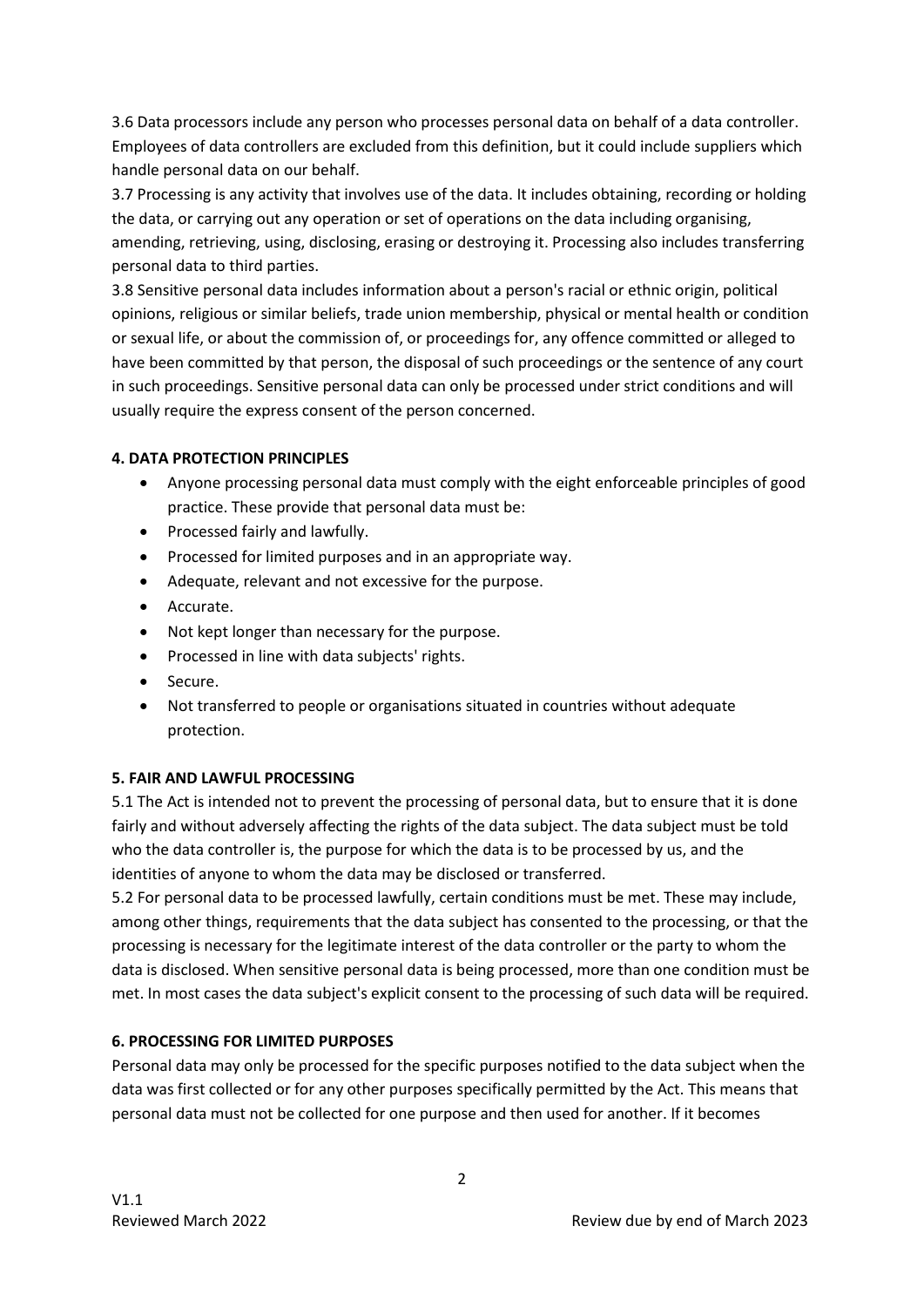necessary to change the purpose for which the data Reviewed May 2019 Review due May 2020 is processed, the data subject must be informed of the new purpose before any processing occurs.

#### **7. ADEQUATE, RELEVANT AND NON-EXCESSIVE PROCESSING**

Personal data should only be collected to the extent that it is required for the specific purpose notified to the data subject. Any data which is not necessary for that purpose should not be collected in the first place.

#### **8. ACCURATE DATA**

Personal data must be accurate and kept up to date. Information which is incorrect, or misleading is not accurate, and steps should therefore be taken to check the accuracy of any personal data at the point of collection and at regular intervals afterwards. Inaccurate or out-of-date data should be destroyed.

#### **9. TIMELY PROCESSING**

Personal data should not be kept longer than is necessary for the purpose. This means that data should be destroyed or erased from the Parish Council's systems when it is no longer required. For guidance on how long certain data is likely to be kept before being destroyed, please refer to Haughley's Document and Electronic Data Retention Policy.

#### **10. PROCESSING IN LINE WITH DATA SUBJECT'S RIGHTS**

Data must be processed in line with data subjects' rights. HAUGHLEY PARISH COUNCIL must ensure individuals can exercise their rights in the following ways:

- Right to be informed:
	- o providing privacy notices
	- o keeping a record of how HAUGHLEY PARISH COUNCIL uses personal data to demonstrate compliance
- Right of access:
	- $\circ$  enabling individuals to access their personal data and supplementary information
	- o be aware of and verifying the lawfulness of the processing activities
- Right to rectification:
	- o rectifying or amending personal data of the individual if requested
	- o carrying out the above process within one month
- Right to erasure:
	- o deleting or removing an individual's data if requested and there is no compelling reason for its continued processing.
- Right to restrict processing:
	- o complying with any request to restrict, block or supress the processing of personal data
	- o retaining only enough data to ensure the right to restriction is respected in the future
- Right to data portability:
	- $\circ$  providing individuals with their data so that they can reuse it for their own purposes
	- o providing it in a commonly used format (i.e. machine-readable format)
- Right to withdraw consent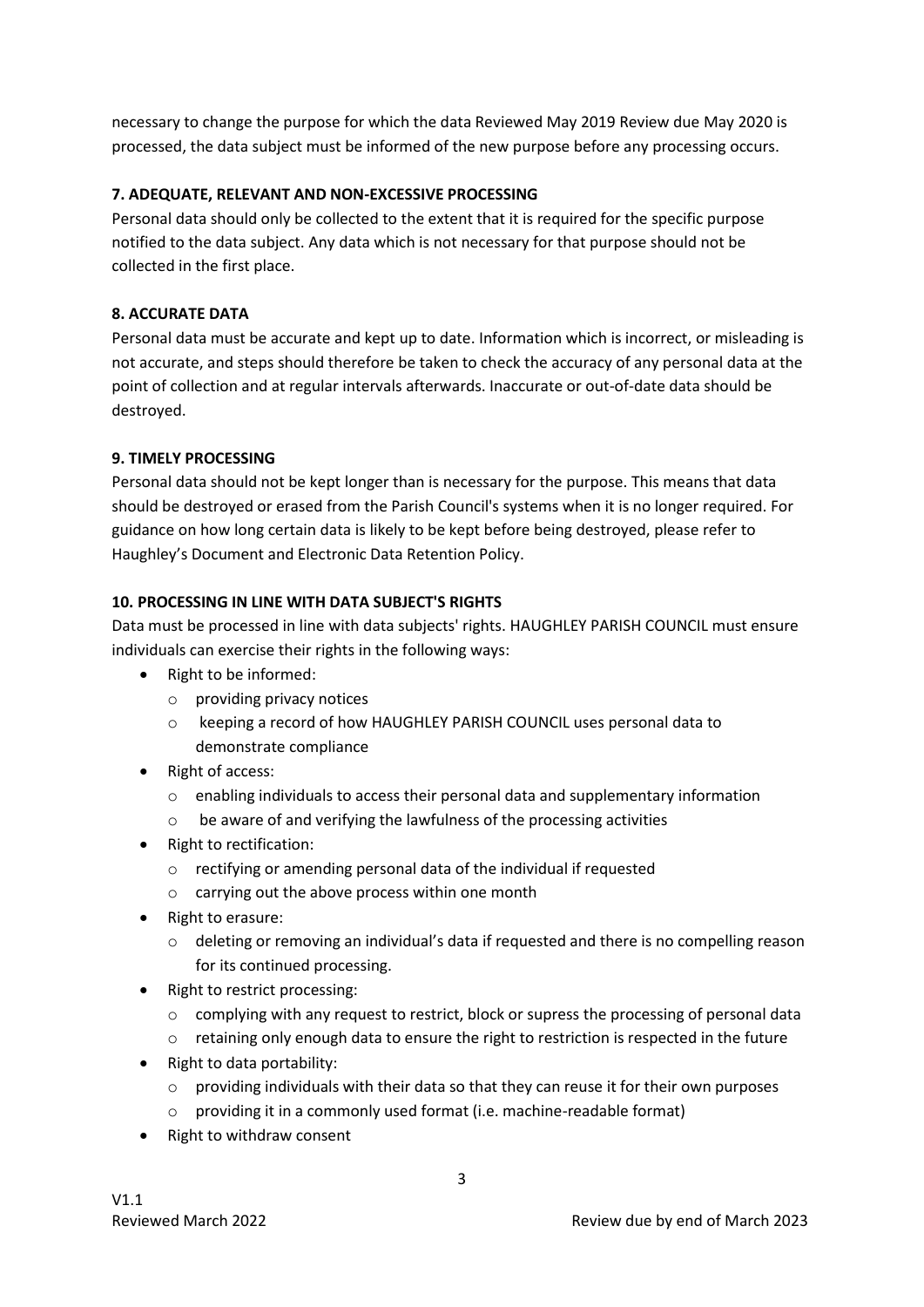- $\circ$  respecting the right of an individual to withdraw consent to the processing at any time for any processing of data to which consent was obtained o withdrawal can be by telephone, email or by post.
- The right to lodge a complaint with the Information Commissioner's Office.:
	- o Contacting the Information Commissioners Office on 0303 123 1113 or via email <https://ico.org.uk/global/contact-us/email/> or at the Information Commissioner's Office, Wycliffe House, Water Lane, Wilmslow, Cheshire SK9 5AF.

#### **11. DATA SECURITY**

11.1 The Parish Council must ensure that appropriate security measures are taken against unlawful or unauthorised processing of personal data, and against the accidental loss of, or damage to, personal data. Data subjects may apply to the courts for compensation if they have suffered damage from such a loss.

11.2 The Act requires us to put in place procedures and technologies to maintain the security of all personal data from the point of collection to the point of destruction. Personal data may only be transferred to a third-party data processor if he agrees to comply with those procedures and policies, or if he puts in place adequate measures himself.

11.3 Maintaining data security means guaranteeing the confidentiality, integrity and availability of the personal data, defined as follows:

- a) Confidentiality means that only the Proper Officer is authorised to use the data and can access it.
- b) Integrity means that personal data should be accurate and suitable for the purpose for which it is processed.
- c) Availability means that authorised users should be able to access the data if they need it for authorised purposes.

11.4 Security procedures include:

- a) Secure lockable desks and cupboards. Desks and cupboards should be kept locked if they hold confidential information of any kind. (Personal information is always considered confidential.)
- b) Methods of disposal. Paper documents should be shredded.
- c) Equipment. Data users should ensure that individual monitors do not show confidential information to passers-by.

## **12. DEALING WITH SUBJECT ACCESS REQUESTS (SAR)**

The Parish Council is aware that people have the right to access any personal information that is held about them. If a person requests to see any data that is being held about them, this will be handled in accordance with Haughley's Subject Access Request (SAR) Policy.

## **13. PROVIDING INFORMATION OVER THE TELEPHONE**

Any member of staff dealing with telephone enquiries should be careful about disclosing any personal information held by the Parish Council. In particular they should:

a) Check the caller's identity to make sure that information is only given to a person who is entitled to it.